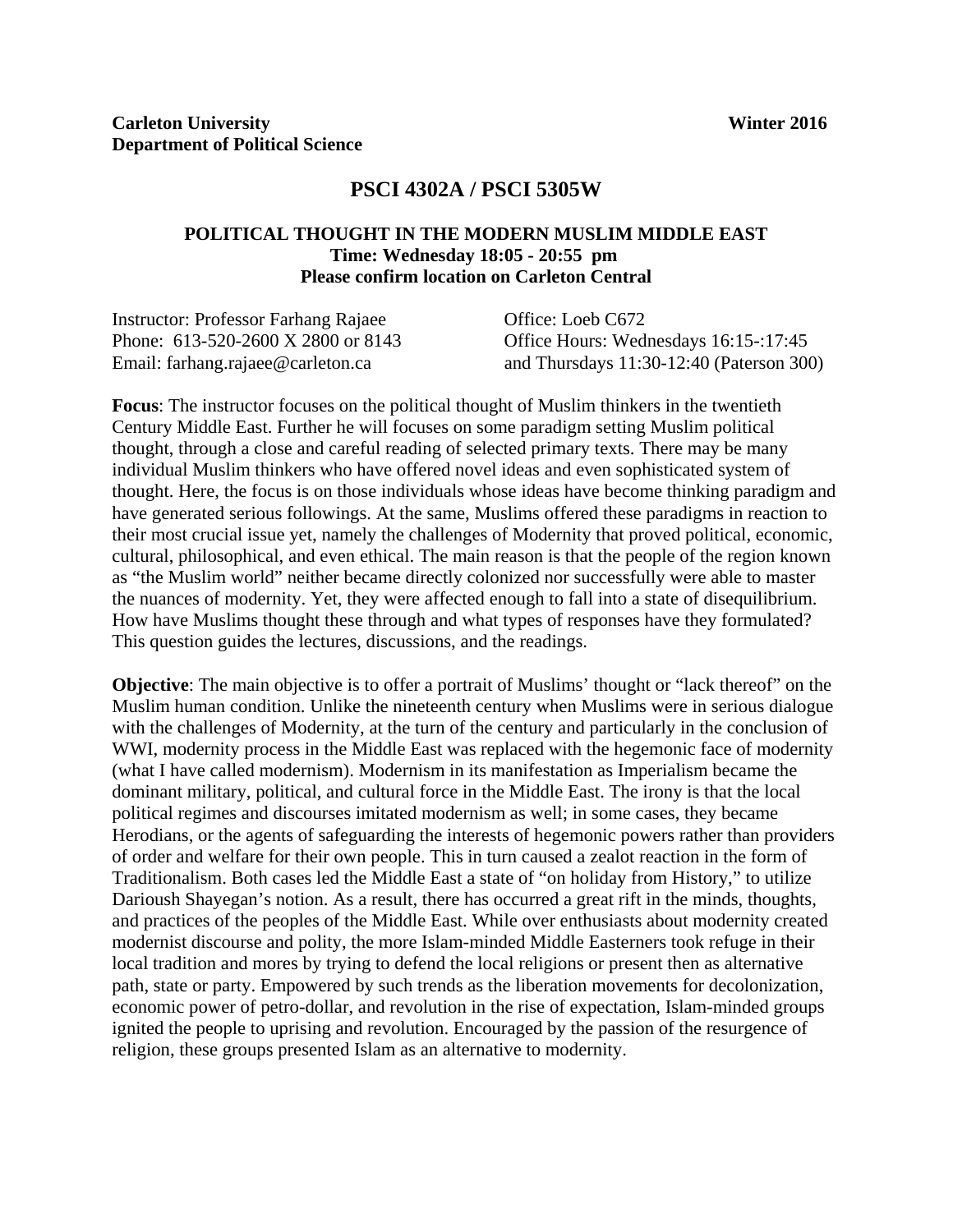Ironically, the victory of the Muslim revolutionaries in Iran in 1979 ended for many any hope that Islam could serve as an alternative to modernity. The tragedy of September 11, 2001 and now the "Islamic State" demonstrate the poverty of Islamism and the so-called "Islamic alternative." At the same time, there are many Muslims within and outside the Muslim world who are thinking of reconstruction of religious understanding in such a way as to make sense of modernity within the bound of the their religious conviction. These developments have taken the forms of what I have called trends of "revivalism, revolution, radicalism, and reconstruction" towards Islam, concepts that influences the organization of the course.

**Organization**: This course is an advanced undergraduate and a graduate seminar. The few sessions will mainly be lectures by the professor, and hopefully some discussions. Starting with the fourth session, each class begins with a general discussion of the readings for the week (everyone is expected to participate) followed by the formal presentation (s) by the students. After a short break, the second part of the session will be devoted to remarks by the professor as well as general discussion.

Attendance and active participation are mandatory. I expect everyone to have read and contemplated on the assigned readings before each class session. The course does not assume any prior knowledge of Islam or the Middle East, but it does assume that students are familiar with some of the major themes of political philosophy and political thought.

### **Required Text(s)**

Hamid Enayat. *Modern Islamic Political Thought*. Forward by Roy Mottahedeh. London: I. B. Tauris, 2005 (Book Store).

Sayed Khatab. *The Political Thought of Sayyid Qutb: the Theory of Jahiliyyah*. New York: Routledge, 2006 (section; Carleton Library, electronic resource).

Imam Khomeini. *Islam and Revolution I: Writings and Declarations of Imam Khomeini (1941-1980)*. Translated by Hamid Algar. Berkeley: Mizan Press, 1980. (We read parts. It is on Reserve in the library DS318.K427).

Ian S. Markam and Suendam Birinci Pirim. *An Introduction to Said Nursi; Life, Thought and Writings*. Burlington: Ashgate Publishing Company, 2011 (book store).

Adnan A. Musallam. *From Secularism to Jihad: Seyyed Qutb and the Foundation of Radical Islamism*. Westport CT: Praeger, 2005 (Book store).

Sayyid Qutb. *Social Justice in Islam*. Translated from the Arabic by John B. Hardie; translation revised and introduction by Hamid Algar. Oneonta, NY: Islamic Publication International, 2000 (We read parts. It is on Reserve in the library HN40.M6 Q683 2000).

Farhang Rajaee. *Islamism and Modernism: the Metamorphosis of the Islamic Discourse in Iran.* Austin: The University of Texas Press, 2007 (Book store).

Abdolkarim Soroush. *Reason, Freedom, and Democracy in Islam: Essential Writings of Abdolkarim Soroush*. Translated, edited, and with a critical introduction by Mahmoud Sadri and Ahmad Sadri. New York: Oxford University Press, 2000 (Electronic resource).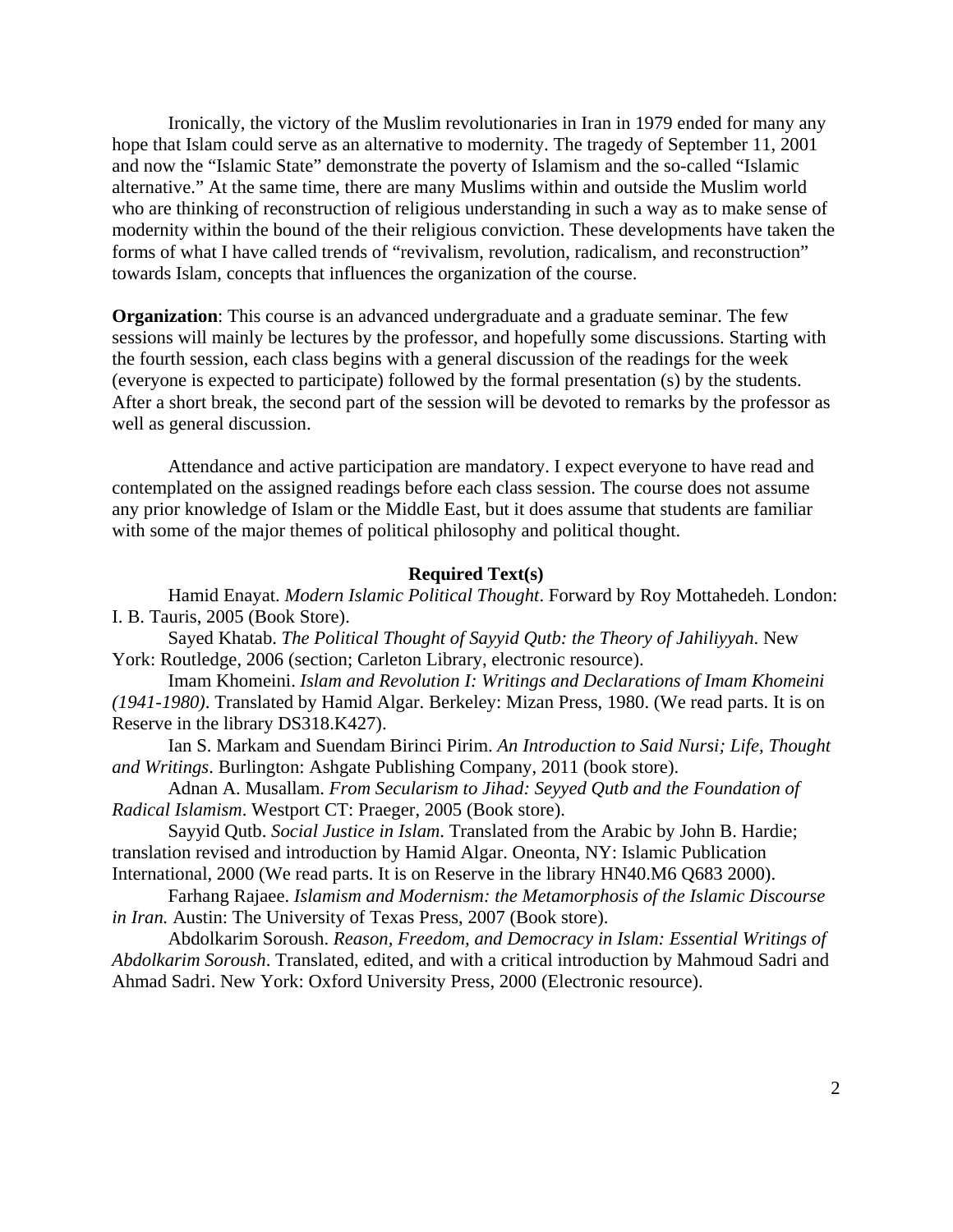## **Evaluation**

To successfully finish this course, students must meet all the requirements stated below. Students who do not meet these criteria will be assigned a grade of "F." Late papers or reviews will be penalized one fraction of a grade (i.e., B to B-) for each weekday they are late. All works must be handed to the instructor. Marks will be calculated as follows:

| <b>Presentation</b>                      | 15% |
|------------------------------------------|-----|
| <b>Reading Review</b>                    | 15% |
| <b>Paper proposal/Review (Graduates)</b> | 10% |
| Paper                                    | 40% |
| <b>Participation</b>                     | 10% |
| <b>Attendance</b>                        | 10% |

# **Undergraduate Students**:

**Presentation**: A 15 minutes class presentation on assigned, primary-source readings (15%). Assigned in class, each presentation should begin with a synopsis of the reading, followed by a discussion of the context in which the author was writing and any biographical information if necessary for better understanding the reading. Presenters are strongly encouraged to make connections between the text they present and the rest of arguments in the class.

**Reading Review** of 800-word s (A written version of your class presentation) (15%, **DUE ONE WEEK AFTER CLASS PRESENTATION**).

**Proposal**: 3-page essay proposal with specific question or hypothesis and proposed resources to be utilized (bibliography). Make it clear what your essay is about, what your argument is, and why someone should bother reading your essay (10%, **DUE IN CLASS on MARCH 2nd**)

**Paper**: 2500-word final essay, instructions to be given in class (40%, **DUE IN FINAL CLASS 6 APRIL**)

# **Graduate Students**:

**Presentation**: 30 minute class presentation on assigned, primary-source reading (15%) Assigned in class, each presentation should begin with a synopsis of the reading, followed by a discussion of the context in which the author was writing and any biographical information if necessary for better understanding the reading. Presenters are strongly encouraged to make connections between the text they present and the rest of arguments in the class.

# **Reading Review** of 1000-word (a written version of your class presentation) (10%, **DUE ONE WEEK AFTER CLASS PRESENTATION**

**Review**: 1200-word review, discussing a book or an article not part of the required reading for this course, but related to contemporary Muslim political thought in the context of other works and the themes and issues discussed in this course (15%, **DUE IN CLASS on MARCH 2nd**)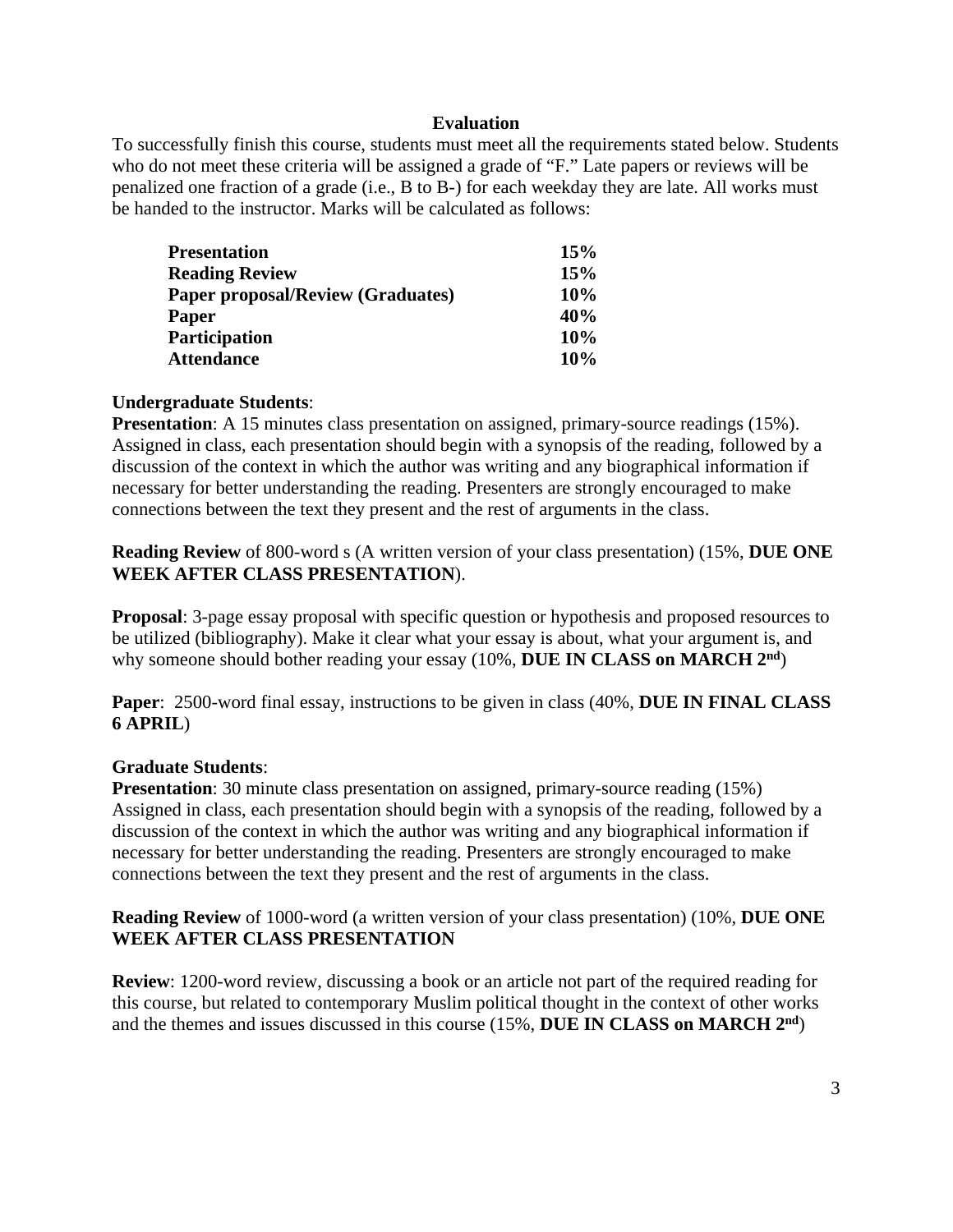**Paper**: 3500-word final essay, instructions to be given in class (40%, **DUE IN FINAL CLASS 6 APRIL**)

## **Course Calendar**

# **Session 1 (January 6): Introduction and Orientation**

Introductory remarks and the review of the syllabus (Video on Islam, available in Carleton Library; V190)

## **Theme I: Islam, Muslims, and Politics**

**Session 2 (January 13): Islam and Politics** 

Religion and its message Place of Politics in Islam Enayat, pp. 1-51; and Rajaee, "Islam in History," (pdf, CuLearn)

Recommended: Karen Armstrong. *Islam; a Short History*. New York: Modern Library, 2002 (BP50.A69 2002); Carl W. Ernst. *Following Muhammad: Rethinking Islam in the Contemporary World*. Chapel Hill: University of North Carolina Press, 2003 (BP161.3.E76 2003); Albert Hourani. *The Emergence of Modern Middle East*. Berkeley: University of California Press, 1981 (DS62.H83); Marshal Hodgson. *The Venture of Islam*. Volume 3. Chicago: Chicago University Press, 1974 (DS35.6. H63); Nelly Lahoud. *Political thought in Islam: a Study in Intellectual Boundaries*. Abingon: Routhledge, 2005 (Electronic resource); Ira M. Lapitus. *A History of Islamic Societies*. Cambridge: Cambridge University Press, 1988 (DS35.63.L37); Irwin I. J. Rosenthal. *Political Thought in Medieval Islam, an Introductory Outline*. Cambridge: Cambridge University Press, 1958 (JA 82. R6); Boddy A. Sayyid. *A Fundamental Fear: Eurocentrism and the Emergence of Islamism*. New York: Zed Books, 2nd edition, 2003 (BP 163.S358.2003); and William Montgomery Watt. *The Majesty that was Islam: The Islamic World, 661-1100*. London: Sidgwick & Jackson, 1974 (DS36.85.W37).

### **Session 3 (January 20): Modern Political Thought in Islam**

The Crisis of Caliphate and the Modern Middle East The Four Dominant Paradigms Enayat, 52-68; Rajaee 10-26; & Hodgson "Venture…3" 176-205 (pdf, CuLearn).

Recommended: Feroz Ahmad. *The Making of Modern Turkey*. (London: Routledge, 1993, DR576.A38); Fouad Ajami. *The Dream Palace of the Arabs: a Generation's Odyssey*. New York: Pantheon Books, 1998 (DS36.88.A43); John Cooper, Ronald Nettler and Mohamad Mahmoud (Eds.). *Islam and Modernity: Muslim Intellectuals Respond*. London: I. B. Tauris, 2000 (BP42.I86); R. Stephen Humphreys. *Between Memory and Desire: the Middle East in a Troubled Age*. Berkeley: The University of California Press, new edition, 2005 (DS63.1 H856 2005); Kemal H. Karpat (editor). *Political and Social Thought in the Contemporary Middle East.* New York: Praeger, 1982 (JA84.N18P64 1982); Fazlur Rahman. *Islam and Modernity: Transformation of an Intellectual Tradition*. Chicago: University of Chicago Press, 1982 (BP42. R33); Erwin Rosenthal. *Islam in the Modern National State*. Cambridge: Cambridge University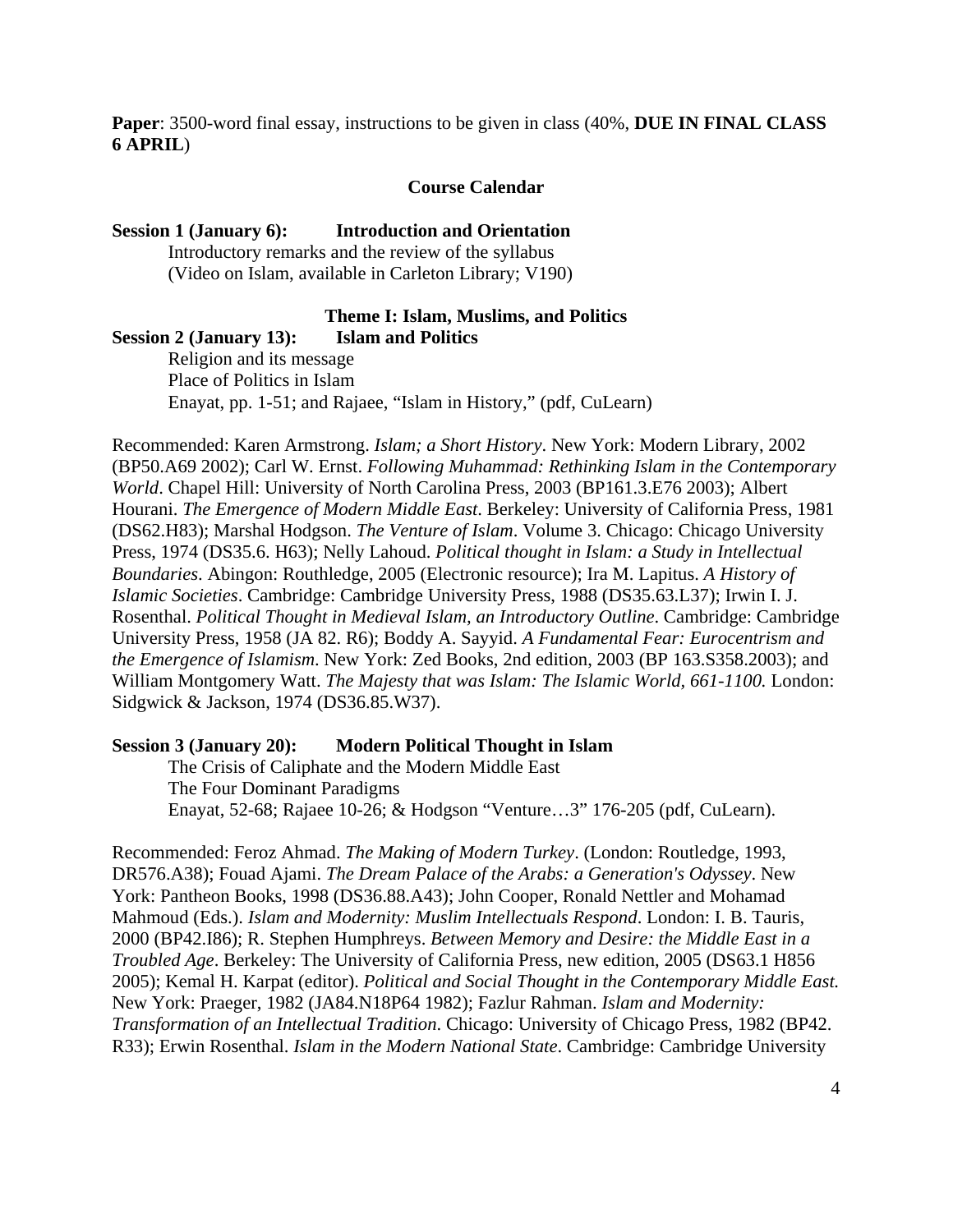Press, 1965 (BP173. 6. R6); Hisham Sharabi. *Arab Intellectuals and the West*: *The Formative Years, 1875-1914.* Baltimore: The John Hopkins Press, 1970 (DS36.8.S5 1970); and Paul Salem. *Bitter Legacy: Ideology and Politics in the Arab World*. Syracuse: Syracuse University Press, 1994 (DS63.1.S255).

## **Theme 2: Revival Session 4 (January 27): Nursi: Islam as the Path**  Turkey Going Secular Nursi's Discourse Nursi, pp. 3-60 and 65-114 and 169-196

Recommended: Ibrahim M. Abu-Rabi` (Ed. and intro). *Islam at the Crossroads: on the Life and Thought of Bediuzzaman Said Nursi*. (Albany: State University of New York Press, 2003 (BP253 Z8 N876 2003); Niyazi Berkes. *The Development of Secularism in Turkey.* Montreal: McGill University Press, 1964 (DR557.B4); Yavuz M Hakan, "Towards an Islamic Liberalism? The Nurcu Movement and Fethullah Gulen," *The Middle East Journal* 53:4 (October 1, 1999), pp, 584-605; Jacob M. Landau (Ed.). *Atatürk and the Modernization of Turkey* Boulder: Westview Press, 1984 (DR590. A837); Bernard Lewis. *The Emergence of Modern Turkey.* (London: Oxford University Press, 2nd edition, 1968, DR583.L48 1968); Sharif Mardin. *Religion and Social Change in Modern Turkey. The Case of Bediuzzaman Nursi*. Albany: SUNY Press, 1989 (BP80 N89M36); Angel Rabassa and F. Stephane Larrabee. *The Rise of Political Islam in Turkey*. Santa Monica: Rand Corporation, 2008 (electronic resource); Stanford J. Shaw and Ezel Kural Shaw. *History of the Ottoman Empire and Modern Turkey*. New York: Cambridge University Press, 2 volumes, 1977 (DR440.S5); and Vahide Shukran. *Islam in Modern Turkey: An Intellectual Biography of Bediuzzaman Said Nursi*. Albany: SUNY Press, 2005 (BP 253 .Z8 N877 2005, University of Ottawa).

### **Session 5 (February 3): Ridda: Islam as the State**

Emerging New States in the Arab World The Idea of the Islamic State Enayat, 69-110; and Rida, From *Modernist Islam*, 77-85 (BP60 M55 2002 online)

Recommended: Issa Boullata. *Trends and Issues in Contemporary Arab Thought*. Albany: State University of New York Press, 1990 (DS36.88.B68); Shahin, Emad Eldin, "Muhammad Rashid Rida's Perspectives on the West as reflected in Al-Manar," in *The Muslim World*, vol. 79, 1989; Albert Hourani. *Arabic Thought in the Liberal Age, 1798-1939.* New York: Cambridge University Press, Updated Edition, 1993 (JA84.N1P64 1982); Elie Kedourie and Sylvia G. Haim (Eds.). *Modern Egypt: Studies in Politics and Society*. London; F. Cass, 1980 (electronic resource); Malcolm H. Kerr. *Islamic Reform; the Political and Legal Theories of Muhammad 'Abduh and Rashid Ridda*. Berkeley: University of California Press, 1966 (KBP470. K47 1966); Hisham Sharabi. *Arab Intellectuals and the West; the Formative Years, 1875-1914*. Baltimore: Johns Hopkins University Press, 1970 (DS36. 8. S5. 1970); and Ryad Umar. *Islamic reformism and Christianity: a Critical Reading of the Works of Muhammad Rashid Rida and his Associates (1898-1935)*. Leiden: Brill, 2009 (electronic resource).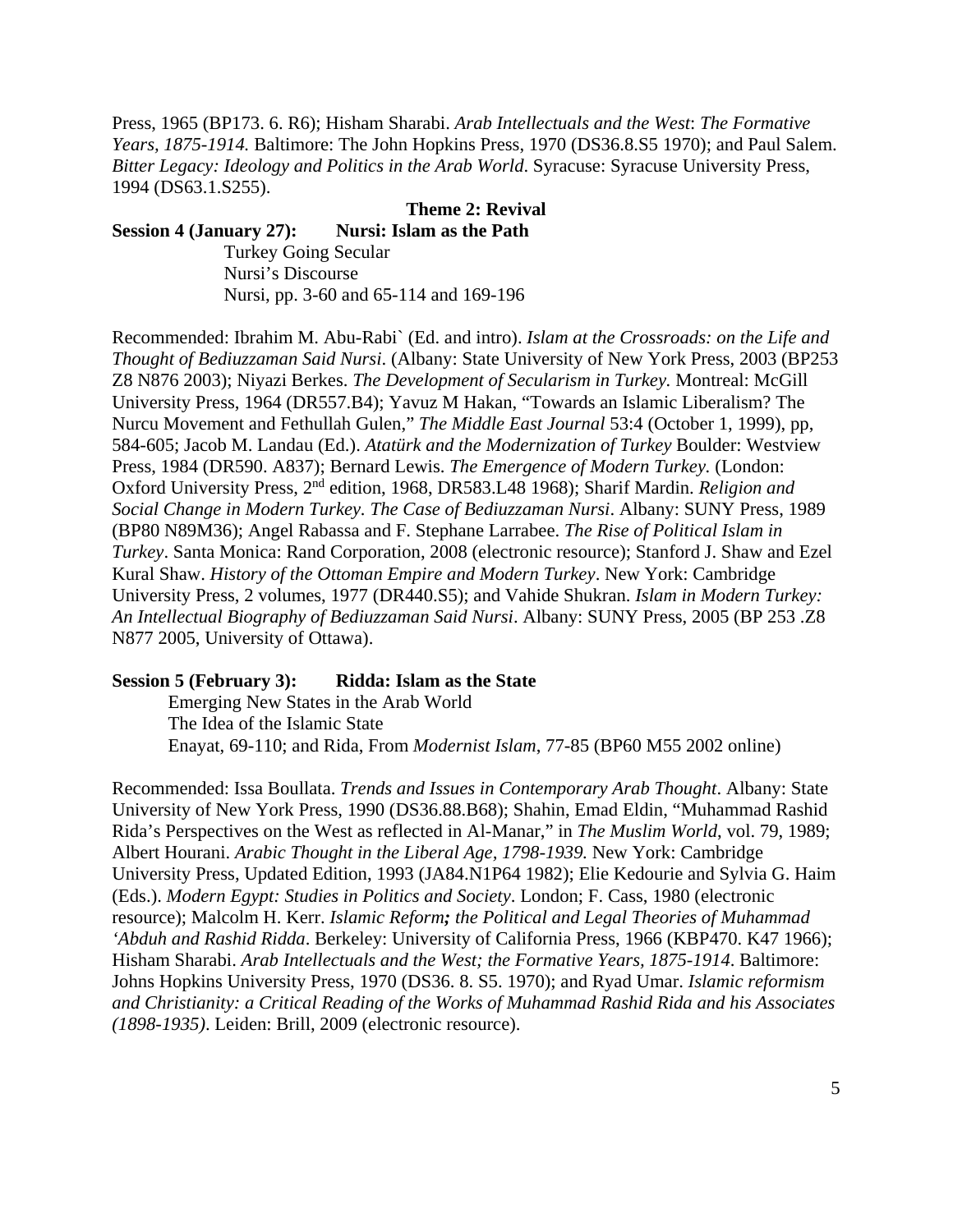## **Session 6 (February 10): Ha'iri/Shari'ati: Islam as the Party**

 Modernism in Iran Revival of Islam Rajaee, pp. 27-44, 46-65, 102-109, and 131-141

Recommended: Jalal Al-e Ahmad. *Gharbzadegi = Weststruckness*. Translated from the Persian by John Green and Ahmad Alizadeh. Costa Mesa: Mazda Publishers, 1997 (DS316.4 A4713 1997); Mehrzad Boroujerdi. *Iranian Intellectuals and the West: The Tormented Triumph of Nativism*. Syracuse: Syracuse University Press, 1996; Hamid Dabashi. *Theology of Discontent; the Ideological Foundations of the Islamic Revolution in Iran*. New York: New York University Press, 1993 (BP63.I68D33); Hairi, Abdolhadi. *Shi'ism and Constitutionalism in Iran; a Study of the Role Played by the Persian Residents of Iraq in Iranian Politics*. Leiden: E. J. Brill, 1977 (JA84. I75H34); Ali. Rahnema. *An Islamic Utopian: A Political Biography of Ali Shariati*. London: I. B. Tauris, 1998 (DS316.9.S53R35); Ali Shariati. *Marxism and other Western Fallacies: an Islamic Critique*. Translated from the Persian by R. Campbell. Berkeley: Mizan Press, 1980 (BP163.S516); Ali Shariati. *On the Sociology of Islam: Lectures*. Translated from the Persian by Hamid Algar. Berkeley: Mizan Press, 1979 (BP173. 25. S52); and Daryush Shayegan. *Cultural Schizophrenia: Islamic Societies Confronting the West*. Translated from the French by John Howe. London: Saqi Books, 1992 (CB251.S4813).

#### **Reading Week (February 15-19)**

### **Theme 3: Revolution**

# **Session 7 (February 24): Khomeini: Islam as the Path**

The Cultural Transformation Ethics and Philosophy as the path Enayat, 93-99; Khomeini, 351-377; and Rajaee, 110-116

Recommended: Michael Fischer. *Iran: from Religious Dispute to Revolution*. Cambridge: Harvard University Press, 1980 (BP192. 7. I7. F57); Manochehr Dorraj. *From Zarathustra to Khomeini: Populism and Dissent in Iran*. Boulder: Lynne Rienner Publishers, 1990 (DS272.D67); Hamid Algar, "Imam Khomeini, 1902-1962; the Pre-Revolutionary Years," in *Islam, Politics, and Social Movements*. Ira M. Lapidus and Edmond Burke, III (Eds.). Berkeley: University of California Press, 1988, pp 263-288 (DS35. 63 .I64); Alexander Kynsh. "Iran Revisited: Khomeini and the Legacy of Islamic Mystical Philosophy," *The Middle East Journal*. 46: 4 (Autumn 1992), 631-655; Heinz Halm. *Shi'ism*. Edinburgh: Edinburgh University Press, 2004 (BP193.5 H2912. 20040; and Momen, Moojan. *An Introduction of Shi'i Islam*. New Haven: Yale University Press, 1985 (BP193.5 .M66 1985).

#### **Session 8 (March 2): Khomeini: Islam as Revolution**

 The "Islamic Revolution" The Architect of the "Islamic Republic" Khomeini, 40-125; and Rajaee, pp. 116- 127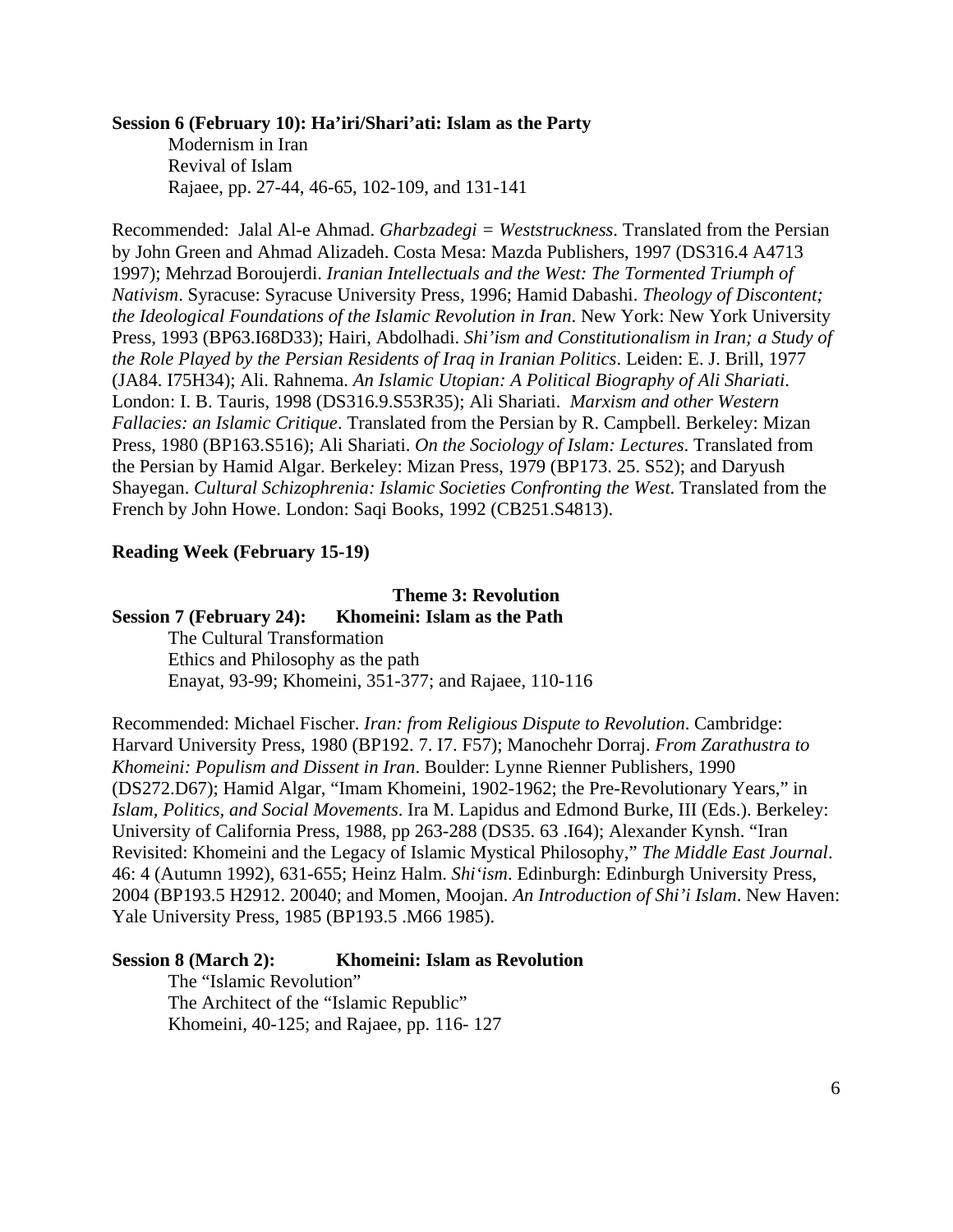Recommended: Arshin Adib-Moghaddam, (Ed.). *A Critical Introduction to Khomeini*  New York: Cambridge University Press, 2014 (electronic resource, U Ottawa);; Hamid Enayat, "Iran: Khumayni's Concept of the 'Guardianship of the Jurisconsult," in *Islam in the Political Process*. James Piscatori (Ed.). Cambridge: Cambridge University Press, 1983, pp. 475- 518 (BP173. 7. I85); Vanessa Martin. *Creating an Islamic State: Khomeini and the Making of a New Iran*. London: I. B. Tauris, 2000 (DS318.84.K48 M37 2000); Mohsen Milani. *The Making of Iran's Islamic Revolution; from Monarchy to Islamic Republic*. Boulder: Westview Press, 2nd edition, 1994 (DS318.M495 1994); Roy Mottahedeh. *The Mantle of the Prophet: Religion and Politics in Iran*. Oxford: Oneworld, 2000 (BP192.7.I7M67); and Farhang Rajaee. *Islamic Values and World View: Khomeini on Man the state and International Politics*. Lanham MD: University Press of America, 1983 (BP80. K494R3).

#### **Theme 4: Radicalism Session 9 (March 9): Qutb: Islam as Justice**

Modernism in Egypt Literary Critics and Advocate of Social Justice

Musallam C 3, 4, and 5 (pp. 53-110) and Qutb C 2 and 3 (pp. 37-92)

Recommended: Ibrahim M. Abu-Rabi'. *Intellectual Origins of Islamic Resurgence in the Modern Arab World.* Albany: State University of New York Press, 1996, (BP60.A26); Raymond William Baker. *Islam without Fear: Egypt and the New Islamists*. Cambridge: Harvard University Press 2003 (DT107 87. B347 2003); Hrair R. Dekmejian. *Islam in Revolution: Fundamentalism in the Arab World*. Syracuse: Syracuse University Press, 2nd Edition, 1995 (BP63.A4A724 1995); Gilles Kepel. *The Prophet and Pharaoh: Muslim Extremism in Egypt*. Translated by Jon Rothschild. London: Al Saqi Books, 1985 (BP64.E3K4413); *Princeton Readings in Islamist Thought: Texts and Contexts from al-Banna to Bin Laden*. Edited and introduced by Roxanne L. Euben and Muhammad Qasim Zaman. Princeton: Princeton University Press, c2009 (BP163. P74 2009); and Sayyid Qutb. *Social Justice in Islam*. Translated from Arabic by John B. Hardie, revision and introduction by Hamid Algar. New York: Islamic Publishing International, 2000 (HN40. M6 Q683 2000).

### Session 10 (March 16): **Outb: Islam as Alternative**

The Revolutionary Egypt The Worlds of *Jahiliyya* and *Ubudiyya* Khatab, *The Political Thought*, 147-171 (MyiLibrary) and (Musallam, C 6, 7, and 8 (pp. 111-198)

Recommended; Olivier Carré. *Mysticism and Politics: a Critical Reading of Fi-zilal al-Qur'an by Sayyid Qutb (1906-1966)*. Translated from the French by Carol Artigues and revised by W. Shepard. Boston: Brill, 2033 (BP80. Q86. C3613 20030); Roxanne L. Euben. *Enemy in the Mirror: Islamic Fundamentalism and the Limits of Modern Rationalism; a Work of Comparative Political Theory*. Princeton: Princeton University Press, 1999 (BP166.14 F85 F93); Sayed Khatab. *The Political Thought of Sayyid Qutb; the Theory of Jahiliyyah.* New York: Routledge, 2006 (MyiLibrary); Sayed Khatab. *The Power of Sovereignty: the Political and Ideological*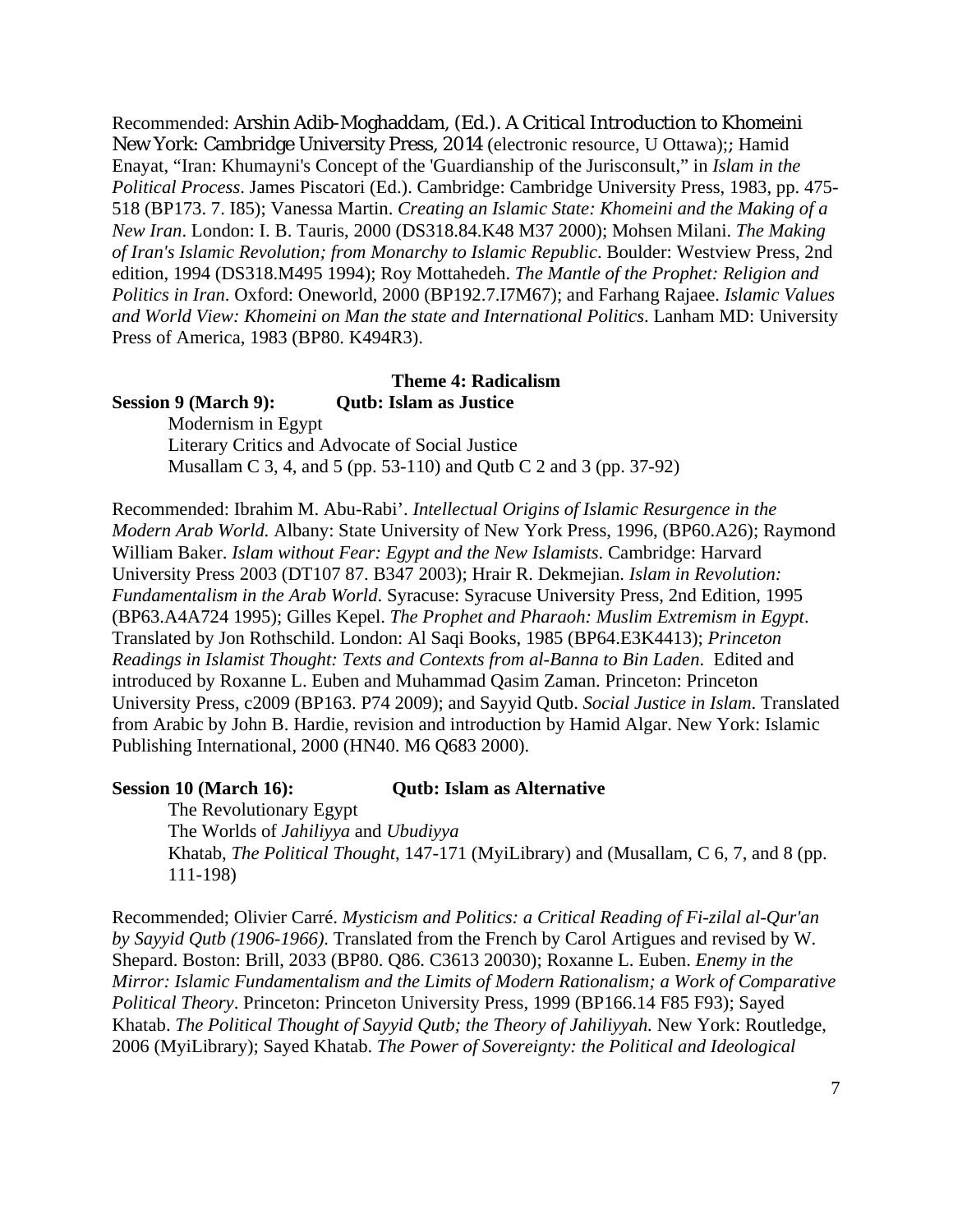*Philosophy of Sayyid Qutb*. New York: Routledge, 2006 (MyiLibrary); Ahmad S. Moussalli. *Radical Islamic Fundamentalism; the Ideological and Political Discourse of Sayyid Qutb. Beirut*, Lebanon: American University of Beirut, 1992 (BP80.Q86M68); Sayyid Qutb. *In the Shade of the Qur'an*. London: M.W.H., 1979 (BP130.4. Q7713); Sayyid Qutb. *Milestones*. Karachi: International Islamic Publishers, 1981 (electronic resource); and *Emmanuel Sivan. Radical Islam: Medieval Theory and Modern Politics*. New Haven: Yale University Press, Enlarged Edition, 1990 (BP163.S63 1990).

### **Theme 4: Reconstruction Session 11 (March 23): Soroush: Religion and Secularity**

Paradox of Islam and Secularity Essence of Secularity and the place of Ethics Rajaee, pp. 225- 231; and Soroush, C3, 4, 5, and 11 (pp. 39-87 and 171-183)

Recommended. http://www.drsoroush.com/English.htm; Ashk P. Dahlen*. Islamic Law, Epistemology and Modernity; Legal Philosophy in Contemporary Iran Charles.* New York: Routlegde, 2003, (electronic resource, particularly chapters VI and VII); D. Fletcher, "The Methodology of Abdolkarim Soroush; a Preliminary Study," *Islamic Studies*. 44:4 (Winter 2005), pp. 527-552; Behrooz Ghamari-Tabrizi. *Islam and Dissent in Post-revolutionary Iran: Abdolkarim Soroush, Religious Politics and Democratic Reform*. London: I. B.Tauris & Company, 2008 (DS 318.825 .G575 2008, U Ottawa); Forough Jahanbakhsh. *Islam, Democracy and Religious Modernism in Iran (1953-2000): from Bazargan to Soroush*. Leiden: Brill, 2001 (BP173.6 J34. 2001); A. Soroush. *The Expansion of Prophetic Experience: Essays on Historicity, Contingency and Plurality in Religion*. Translated by Nilou Mobasser, Edited with analytical introduction by Forough Jahanbakhsh. Leiden Brill, 2009 (electronic resource); and Valla Vakili. *Debating Religion and Politics in Iran: The Political Thought of. Abdolkarim Soroush.* New York: Council on Foreign Relations, 1996 (could be downloaded from the Council's webpage).

#### **Session 12 (March 30): Soroush: Current Deficits; Freedom**

The Poverty of Islamism Reason, Freedom, Tolerance and Governance Soroush, C6, 8, 9, and 10 (pp. 88-170)

Recommended: Hassan Abba, "'Islam versus the West' and the Political Thought of AbdolKarim Soroush," *The Fletcher School Online Journal for issues related to Southwest Asia and Islamic Civilization* (Spring 2006, online); Mehrzad Boroujerdi, "Three Philosophical Debates in Post-Revolutionary Iran," in his book *Iranian Intellectuals and the West: The Tormented Triumph of Nativism*. Syracuse: Syracuse University Press, 1996; Behrooz Ghamari-Tabrizi, "Contentious Public Religion: Two Conceptions of Islam in Revolutionary Iran, Ali Shari`ati and Abdolkarim Soroush," *International Sociology*. 19:4 (December 2004), pp. 504- 523 (online); A. Soroush, "Shia Islam as a Factor in World Politics," in *Bridging the Divide: Religious Dialogue and Universal Ethics*. Foreword by Helmut Schmidt and Edited by Thomas S. Axworthy. Montreal: McGill-Queen's University Press, c2008. (BL65. P4 B75 2008), pp. 87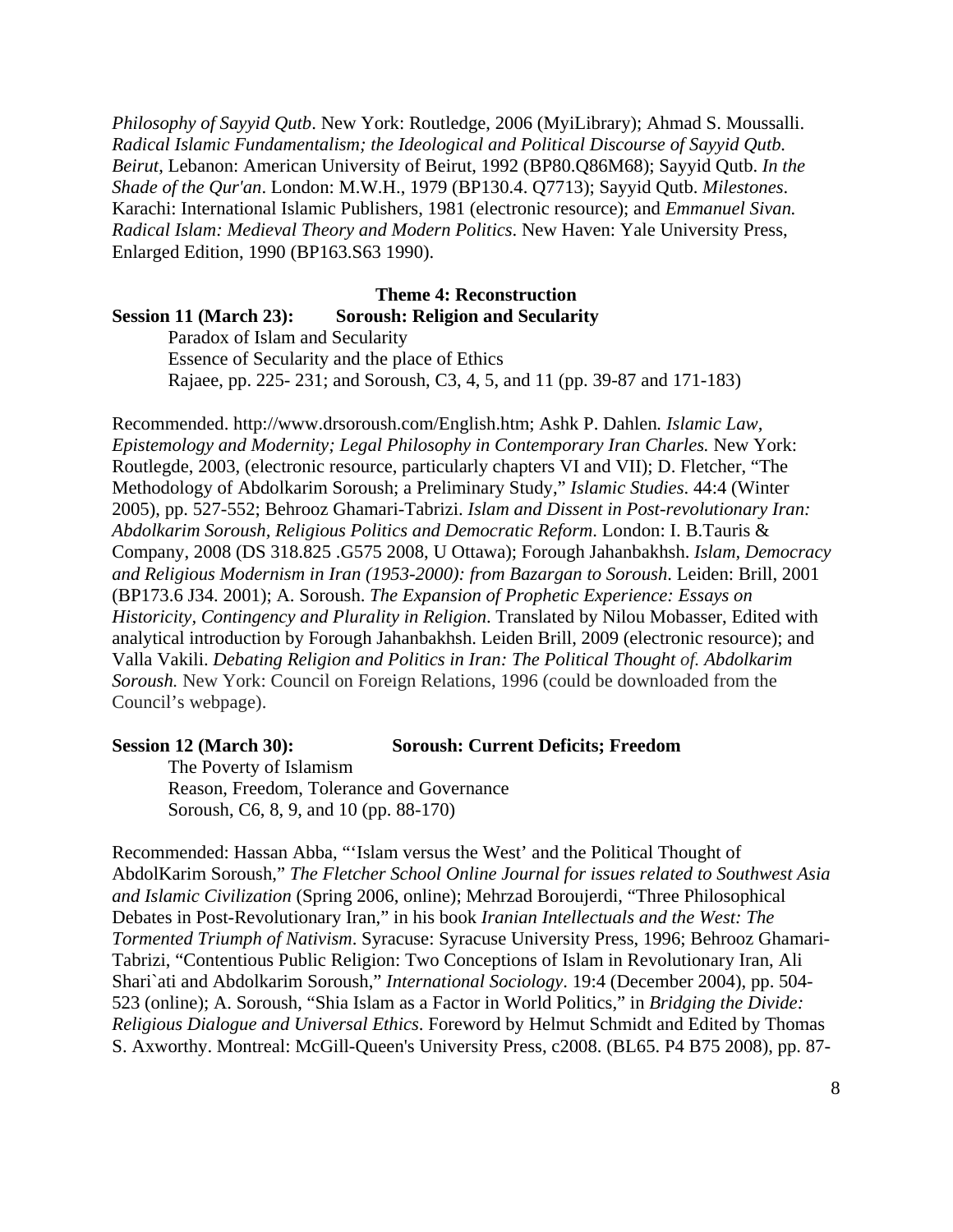94; and Robin Wright, "Islam and Liberal Democracy; Two Visions of Reformation," *Journal of Democracy* 7:2 (1996), pp. 64-75.

# **Week 13 (April 6): Concluding Session**

- A. General Observations
- B. Papers due in class

## **Academic Accommodations**

The Paul Menton Centre for Students with Disabilities (PMC) provides services to students with Learning Disabilities (LD), psychiatric/mental health disabilities, Attention Deficit Hyperactivity Disorder (ADHD), Autism Spectrum Disorders (ASD), chronic medical conditions, and impairments in mobility, hearing, and vision. If you have a disability requiring academic accommodations in this course, please contact PMC at 613-520-6608 or pmc@carleton.ca for a formal evaluation. If you are already registered with the PMC, contact your PMC coordinator to send me your *Letter of Accommodation* at the beginning of the term, and no later than two weeks before the first in-class scheduled test or exam requiring accommodation (*if applicable*). After requesting accommodation from PMC, meet with me to ensure accommodation arrangements are made. Please consult the PMC website for the deadline to request accommodations for the formally-scheduled exam (*if applicable*).

**For Religious Observance:** Students requesting accommodation for religious observances should apply in writing to their instructor for alternate dates and/or means of satisfying academic requirements. Such requests should be made during the first two weeks of class, or as soon as possible after the need for accommodation is known to exist, but no later than two weeks before the compulsory academic event. Accommodation is to be worked out directly and on an individual basis between the student and the instructor(s) involved. Instructors will make accommodations in a way that avoids academic disadvantage to the student. Instructors and students may contact an Equity Services Advisor for assistance (www.carleton.ca/equity).

**For Pregnancy:** Pregnant students requiring academic accommodations are encouraged to contact an Equity Advisor in Equity Services to complete a *letter of accommodation*. Then, make an appointment to discuss your needs with the instructor at least two weeks prior to the first academic event in which it is anticipated the accommodation will be required.

**Plagiarism:** The University Senate defines plagiarism as "presenting, whether intentional or not, the ideas, expression of ideas or work of others as one's own." This can include:

- reproducing or paraphrasing portions of someone else's published or unpublished material, regardless of the source, and presenting these as one's own without proper citation or reference to the original source;
- submitting a take-home examination, essay, laboratory report or other assignment written, in whole or in part, by someone else;
- using ideas or direct, verbatim quotations, or paraphrased material, concepts, or ideas without appropriate acknowledgment in any academic assignment;
- using another's data or research findings;
- failing to acknowledge sources through the use of proper citations when using another's works and/or failing to use quotation marks;